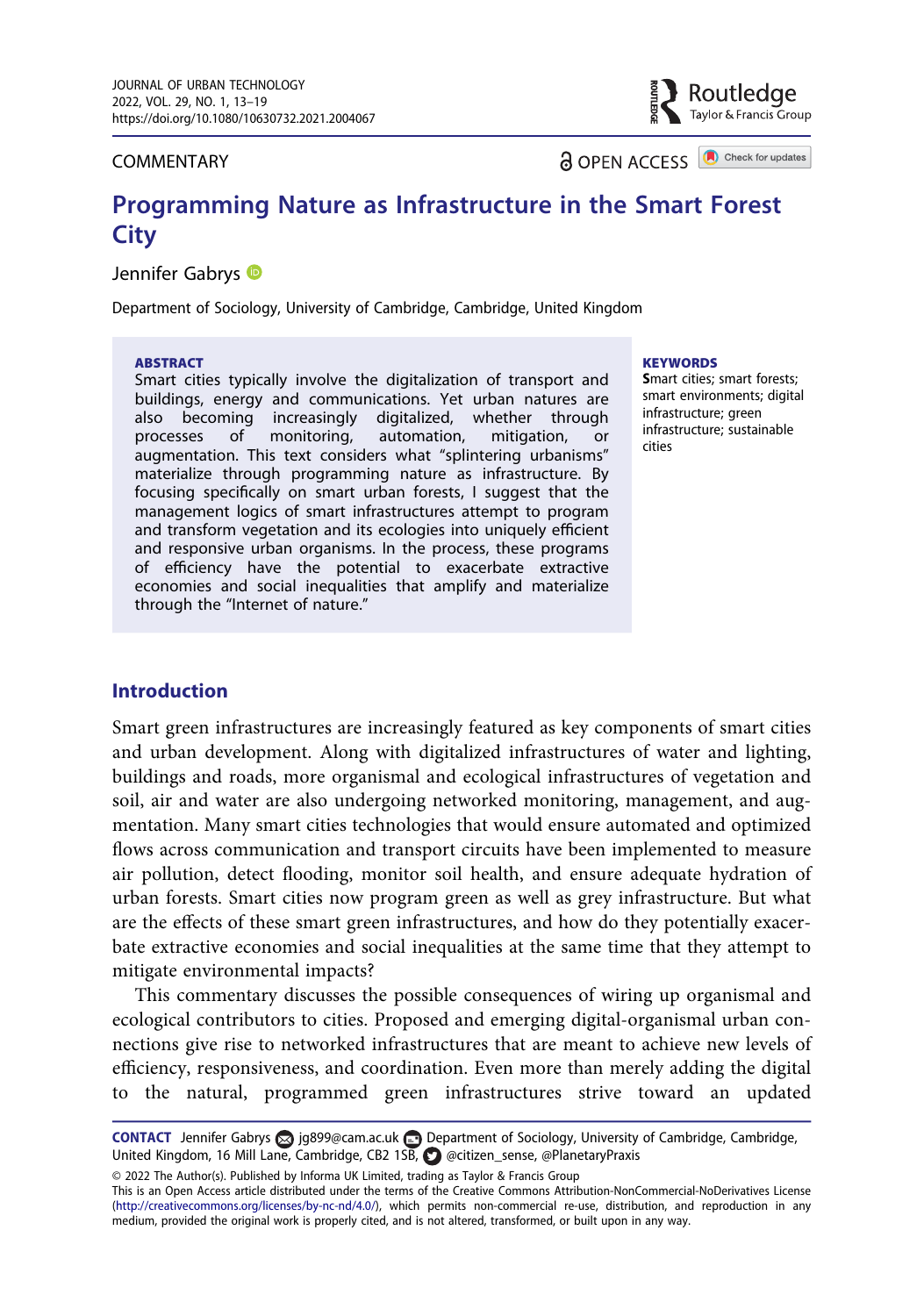<span id="page-1-4"></span><span id="page-1-0"></span>"infrastructural ideal" of joined-up systems, that are as likely to result in fragmented and "splintering urbanisms" (Graham and Marvin, [2001\)](#page-6-0). As Star [\(1999](#page-6-1): 379) suggests, the study of infrastructures can surface "essential aspects of distributional justice and planning power" (as cited in Graham and Marvin, [2001:](#page-6-0) 16). What, then, are the social-political effects of these programmed green infrastructures?

To address these questions, I first consider how digital-natural urbanisms materialize through projects and plans to incorporate digitalized green spaces into the logic of smart cities. I then discuss an architectural proposal for a Smart Forest City in Cancún by Stefano Boeri Architects, which programs nature as infrastructure in a speculative master plan. In working through different approaches to programming nature as infrastructure, I outline how the smart and sustainable city moves beyond energy efficiency and sustainable transport to incorporate digital-natural programs of exchange, coordination, and mitigation.

<span id="page-1-5"></span>The programming of these infrastructures in part aligns with natural climate solutions and ecosystem services that would mobilize more-than-human ecologies as key operators in addressing and averting climate crisis while realizing green growth (Sullivan, [2013](#page-6-2)). Yet it also indicates how these digitalized natures function less as purified ecologies in the outmoded binary sense of "nature" as a world apart, and more as environments and systems that quicken to the logic of circuits, chips, and capital. Here, vegetation becomes technological, operating within digital functions that are co-extensive with smart urbanism. But such programs of efficiency and responsiveness are as likely to render obsolete and inassimilable any bodies, practices, or organisms that would not contribute to the productive augmentation of smart green economies and ecologies.

#### Networking Green Infrastructure, Infrastructuring Digital Natures

<span id="page-1-3"></span>Transport, utilities, and communications have formed a basic mix of grey infrastructure that informs urban life. Delivering safe drinking water, providing readily available electricity, and public building roadways, are among the infrastructural endeavors that are meant to undergird the development of "modern" cities (although see Simone, [2004](#page-6-3)). These infrastructures continue to be updated in the form of smart systems—from smart energy grids to automated transport and surveillance systems—that digitalize urban functions toward greater efficiency. Yet digitalization constitutes distinct modes of power, governance, and everyday exchange (Maguire and Winthereik, [2019](#page-6-4)). As many studies of smart cities and smart infrastructures have demonstrated, the digitalization of urban spaces can reorder social life, variously enable or constrain political engagement, and amplify inequalities by creating new zones of exclusion (Marvin et al., [2016](#page-6-5)).

<span id="page-1-2"></span><span id="page-1-1"></span>In the context of climate change and environmentally stressed urban environments, infrastructure is increasingly more than the concrete and the cabled. It is also the green and the growing. In many smart green city proposals and projects, urban natures are reconstituted to perform particular work that is meant to achieve the infrastructural ideal of sustainable urbanism. Trees become carbon sinks, low-lying vegetation acts as flood defenses, shrubs and vines take up air pollution, and mass planting mitigates urban heat island effects. Ecosystem services, natural capital, and natural climate solutions are just a few of the common concepts that describe how nature has become infrastructural as it would mitigate and prevent the overheating, flooding, and collapse of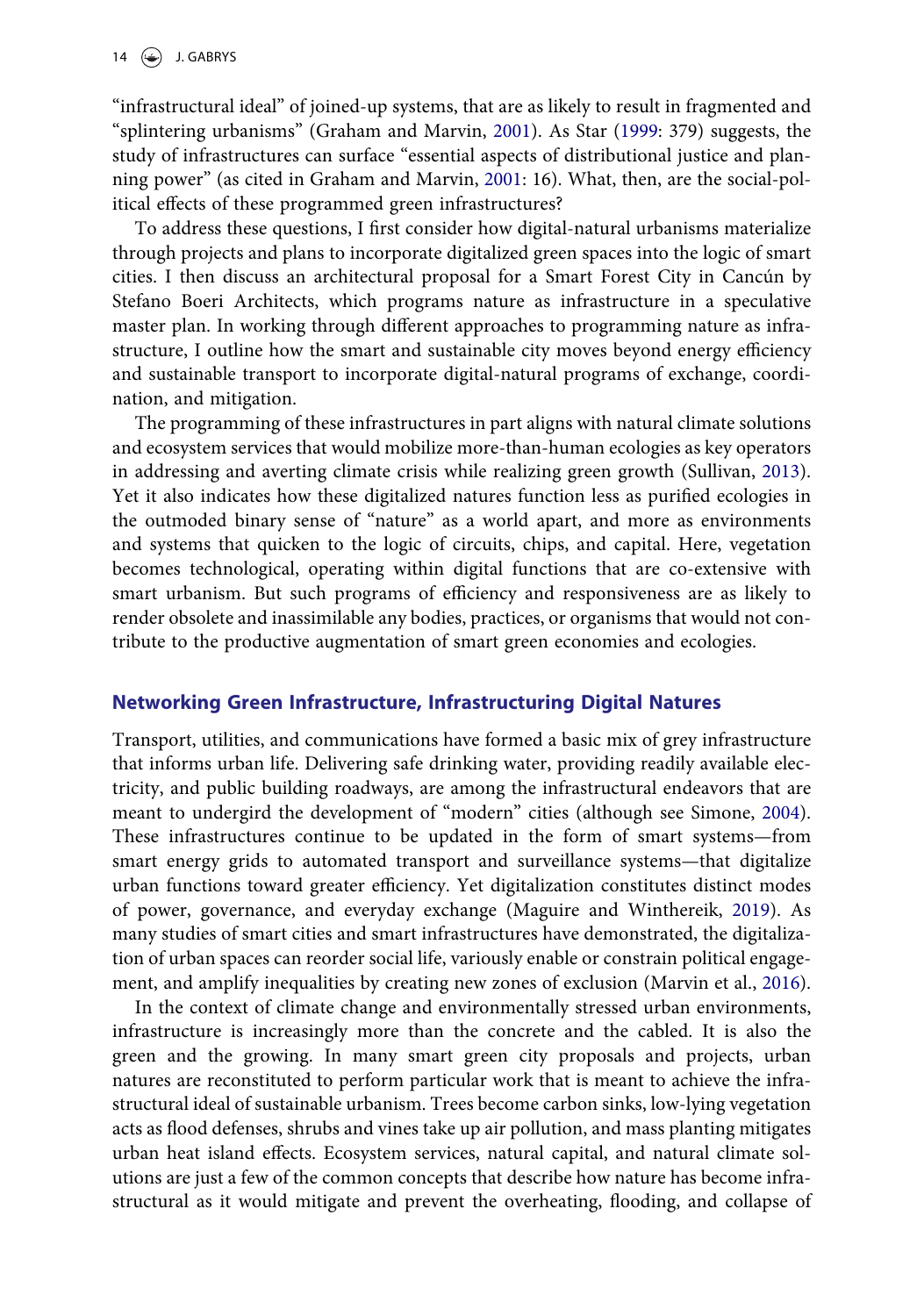<span id="page-2-5"></span><span id="page-2-1"></span>cities (cf. Carse, [2012](#page-6-6)). These increasingly common practices seek to ensure the livability of cities in the context of environmental change (Karvonen, [2015](#page-6-7)), yet these developments also raise concerns about what infrastructural collectives and exclusions could materialize.

<span id="page-2-0"></span>At the same time, green infrastructures are increasingly digitally monitored and managed to ensure optimal contributions to urban processes. Networked green urbanisms do not simply involve planting and preserving what would have otherwise been paved over. Instead, these processes program nature as infrastructure that operates and responds to the demands of ongoing environmental change and climate crisis (Gabrys, [2014;](#page-6-8) cf. Blok et al., [2016](#page-6-9); Jensen and Morita, [2016](#page-6-10)). Digital technologies undertake remote and in situ sensing to assess carbon storage capacity of trees and soil. Mapping technologies geolocate trees and vegetation as "natural assets" that can mitigate environmental stress. Robots plant, climb, and manage trees for improved growth and efficiency. Sensors detect water moisture levels and track chlorophyll levels. Citizensensing initiatives track and maintain urban tree planting. And joined up digital systems contribute to real-estate development projects for creating future smart forest cities (Nitoslawski et al., [2019](#page-6-11); see also Gabrys, [2020\)](#page-6-12).

<span id="page-2-3"></span>Such digitalization of urban ecologies forms what some advocates refer to as an "Internet of Nature" (Galle et al., [2019\)](#page-6-13). As part of the Fourth Industrial Revolution, nature is brought online to perform in "the next frontier of ecosystem management" that is meant to "change our relationship with the natural world in the urban age" (Galle et al., [2019:](#page-6-13) 279). The Internet of Nature fuses "existing natural ecosystem dynamics and IoT infrastructure," where plants can become biosensors for more resilient ecosystems, wearable technologies can monitor human health for wellbeing and nearby green space, blockchain and crypto-currency can support green initiatives, sensors can monitor urban heat islands, and "ecosystem intelligence" will reside in the cloud (Galle et al., [2019](#page-6-13): 282).

<span id="page-2-4"></span><span id="page-2-2"></span>Networked urbanism here involves amplifying communications within ecosystems by constructing urbanism through connections that also are a process of programming, operationalizing, and making functional according to distinct logics for urban environmental governance. The smart green city is one of efficiency and automation, coordination and measurement, contingency and response (Gabrys, [2016](#page-6-14)). At the same time, the logics of digital operations—including processes for gathering data, apportioning ownership, realizing value, and managing property—infuse digital-vegetal operations. Green infrastructure, including smart urban forests, in turn would function as automated systems mitigating, ventilating, and conditioning the effects of environmental change.

As an updated infrastructural ideal that would address planetary environmental change, the seamless functioning of smart green infrastructure relies on a sort of cyborgian organicism that fuses technologies and ecologies. And yet, as Graham and Marvin point out in *Splintering Urbanism*, the emergence of any infrastructure has consequences for politics, social interactions, inequality, and distribution of resources. Infrastructures present distinct ways of making collectives, and of joining up urban environmental life. They can also create specific barriers and exclusions, where infrastructural operations might be available to some but not others. The privatization of infrastructure can cause fragmentation of services. So too do monopolistic formations of infrastructure have the potential to establish technocratic and inflexible exchanges, which constrain social and political life. Moreover, the resources required to create and sustain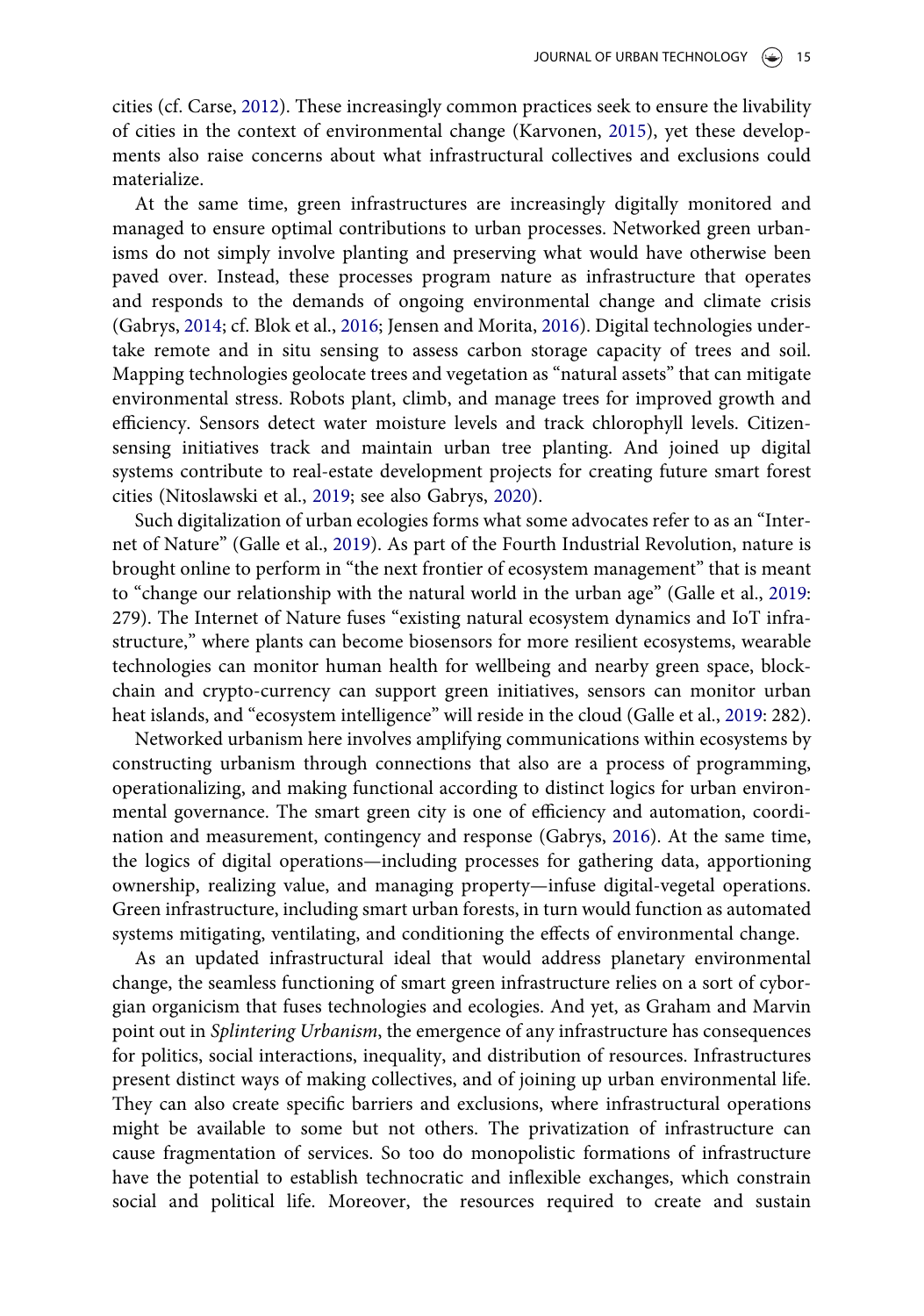infrastructures can cause vast disparities across regions, where digital infrastructures in one location could contribute to extractive and unequal economies and relations in another. Smart green infrastructures must inevitably be considered within this longer trajectory of infrastructural problematics, rather than presented as an easy solution to pressing planetary problems. The next section outlines in more detail one example of how these infrastructural problematics erupt in a smart forest city.

### Programming Infrastructure in a Smart Forest City

The Smart Forest City in Cancún, Mexico, is a speculative project and master plan that raises such questions about the consequences of smart green infrastructure developments. Stefano Boeri Architects, a group well known for green city and building projects, developed the Smart Forest City plan in 2019. The architecture group developed the Smart Forest City plan in Cancún for the Honduras-based multinational textile manufacture and real estate developer, Grupo Karim. In addition to manufacturing personal protective equipment (PPE), Grupo Karim has developed a number of smart cities as part of its broader real estate portfolio that includes commercial, residential, and industrial properties. Smart cities developed by Grupo Karim often take the form of business parks in Central America, where call centers cluster together in San Pedro Sula in Honduras; and outsourcing industries integrate with a university, residences, shopping, and a "corporate/diplomatic zone" in the capital city Tegucigalpa.<sup>[1](#page-5-0)</sup>

The Smart Forest City in Cancun fits within this range of developments, as a "unique investment opportunity" within the smart city space.<sup>[2](#page-5-1)</sup> Just south of the Cancún International Airport, and moments from the beach on the Caribbean Sea, the Smart Forest City is designed as a smart green city of networked systems. This "innovation hub" is meant to be regenerative, giving back to nature what would have otherwise been developed into a shopping mall.<sup>[3](#page-5-2)</sup> Flood-proof waterways, drones, glass and steel office towers, and palm trees garlanding solar panels form a tranquil setting where families with prams, men in speedboats, and leisurely onlookers studying desalination towers populate the scenes of this imagined smart forest city. Electric vehicles provide smarter transport options and provide a low-carbon way to navigate this zone of hightech research and sustainable living. Social life unfolds in scenes of seamless integration with the smart forest city, where city-subjects are economically privileged knowledge workers inhabiting a relatively protected enclave.

<span id="page-3-0"></span>Here, technology, nature, and society harmoniously commingle in scenes of manicured and digitalized urbanism that might be slotted into the genre of "the eco-fantasy project" that especially focuses on "performance and optimization" (Barber and Putalik, [2018\)](#page-6-15). The work that nature will perform to keep the Smart Forest City operational and balanced includes absorbing and stocking more than 116,000 tons of carbon dioxide. The site includes "400 hectares of green spaces with 7,500,000 plants of 400 different species," selected by a botanist and landscape architect. This mix of vegetation will ensure that there are 2.3 trees to every inhabitant. The project and press literature stresses that the layout will ensure that "public parks, private gardens, green roofs, and green façades will all contribute to achieving a perfect balance between nature and building footprint."<sup>[4](#page-5-3)</sup> Here, natural capital and green growth are meant to work toward a more perfectly organized environment.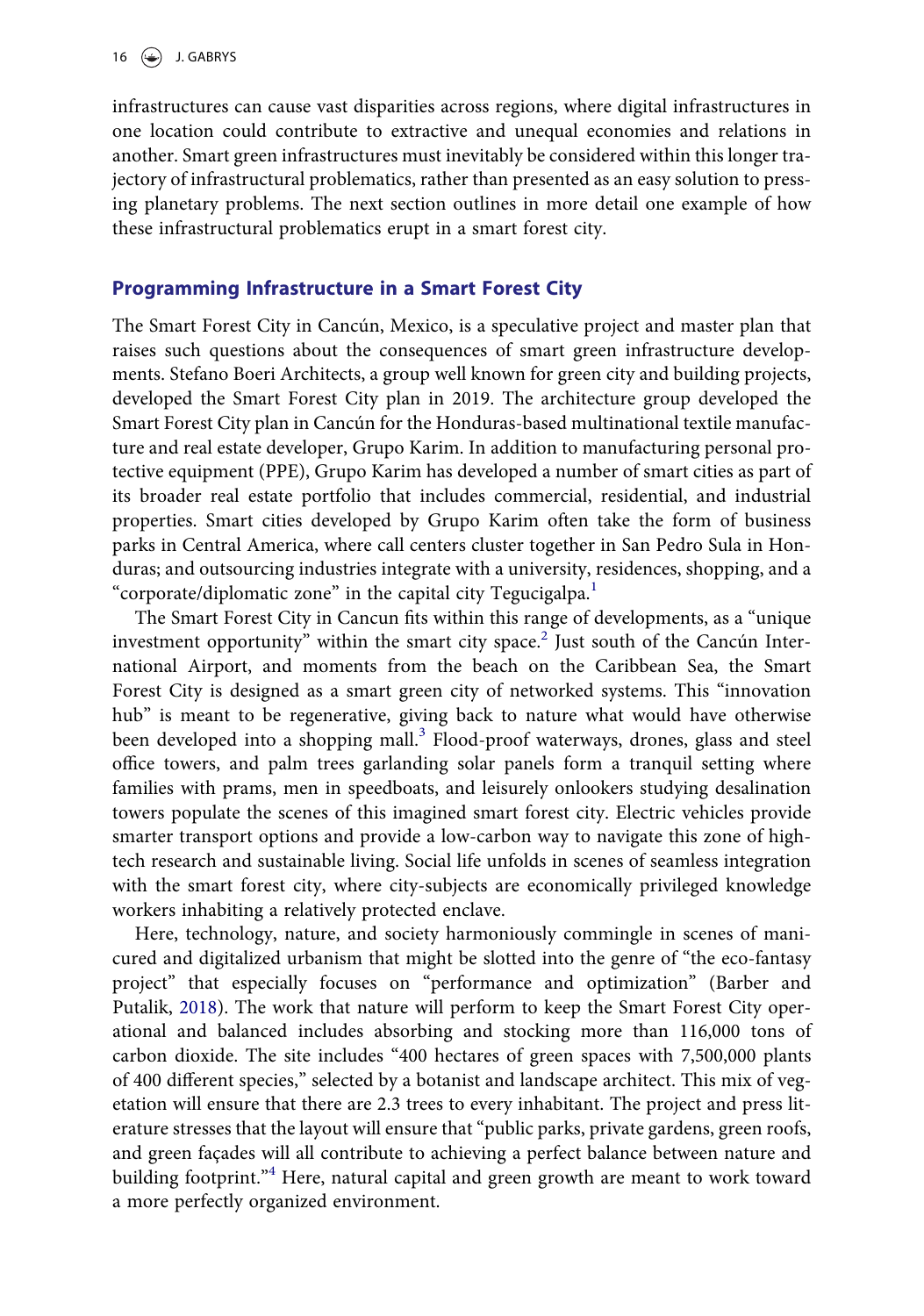<span id="page-4-1"></span>However, in many ways extractive logics continue to inform how nature is put to work in support of existing socioeconomic systems (cf. Fletcher et al., [2019](#page-6-16)), despite the extractive and unequal conditions that undergird these. Indeed, these conditions could become even more entrenched through the privatization of smart green infrastructural enclaves situated within contexts of broader socioeconomic depravation. Caribbean spaces and islands have, moreover, served as spaces of ongoing "re-spatialization" in the context of offshore economies, tourism, mobility, and digital infrastructures, which can reinforce colonial forms of territoriality (Sheller, [2009](#page-6-17)).

<span id="page-4-4"></span>Similar to many development schemes, the Smart Forest City is designated as a "forest" less because anything traditionally resembling a forest materializes here, and more because it conveys a seemingly sustainable approach to transforming a greenfield site into a business park. The development is proposed to be self-sustaining, producing its own energy and food through adjacent fields and solar panels, desalinating its own water, irrigating its crops, regulating floods, and achieving resilience through carefully orchestrated networked connections watched over by industrious drones. Behind the scenes, digital technologies with a high environmental footprint are meant to ensure the balance and self-sufficiency that this city would achieve.

Yet this organicism of technologies and ecologies is generative of an exclusive enclave that is self-sufficient on its own terms, while still requiring the ongoing extraction of resources from—and fortification against—a wider world. The social milieu that unfolds within this proposed natural-technological harmony includes carefully surveilled spaces where humans operate according to programs as productive and networked as those that would manage vegetation. With these programmed natural infrastructures, there is an absence of weeds and discord. Such balanced systems do not make space for struggle and protest. Order prevails in this master plan, which transforms cities and forests toward urbanisms that resemble a Biosphere experiment caught in an idyllic state of homeostasis. Smart green infrastructures seem to soften the edges of the usual extractive and inequitable digital urbanisms, but reproduce many of the same infrastructural problematics of these developments.

#### Conclusion

<span id="page-4-3"></span><span id="page-4-2"></span><span id="page-4-0"></span>Infrastructures not only sustain forms of urban and environmental organization. They also construct collective worlds (cf. Foucault, [1984](#page-6-18): 239; as cited in Graham and Marvin, [2001:](#page-6-0) xxxi). As Berlant [\(2016\)](#page-6-19) notes, infrastructures are not mere structures. Rather, they inform the movements of collective social life by generating politics and struggle. Social life is not merely an expression of perpetual balance, but includes disagreement, "brokenness," and crisis (cf. Larkin, [2013](#page-6-20); McFarlane and Rutherford, [2008](#page-6-21)). In other words, while infrastructure informs social and urban life, it also generates moments for extending it in other ways, beyond seamless functioning and toward transformative challenges and connections.

However, such urban unfoldings of process and practice are less evident in plans such as the Smart Forest City and similar smart urban forest initiatives. These projects would program nature as productive and harmonious infrastructure. Climate change in the form of sea-level rise, resource depletion, and overheating are meant to be addressed through adaptive waterways, self-sufficient agriculture and energy, and vegetative air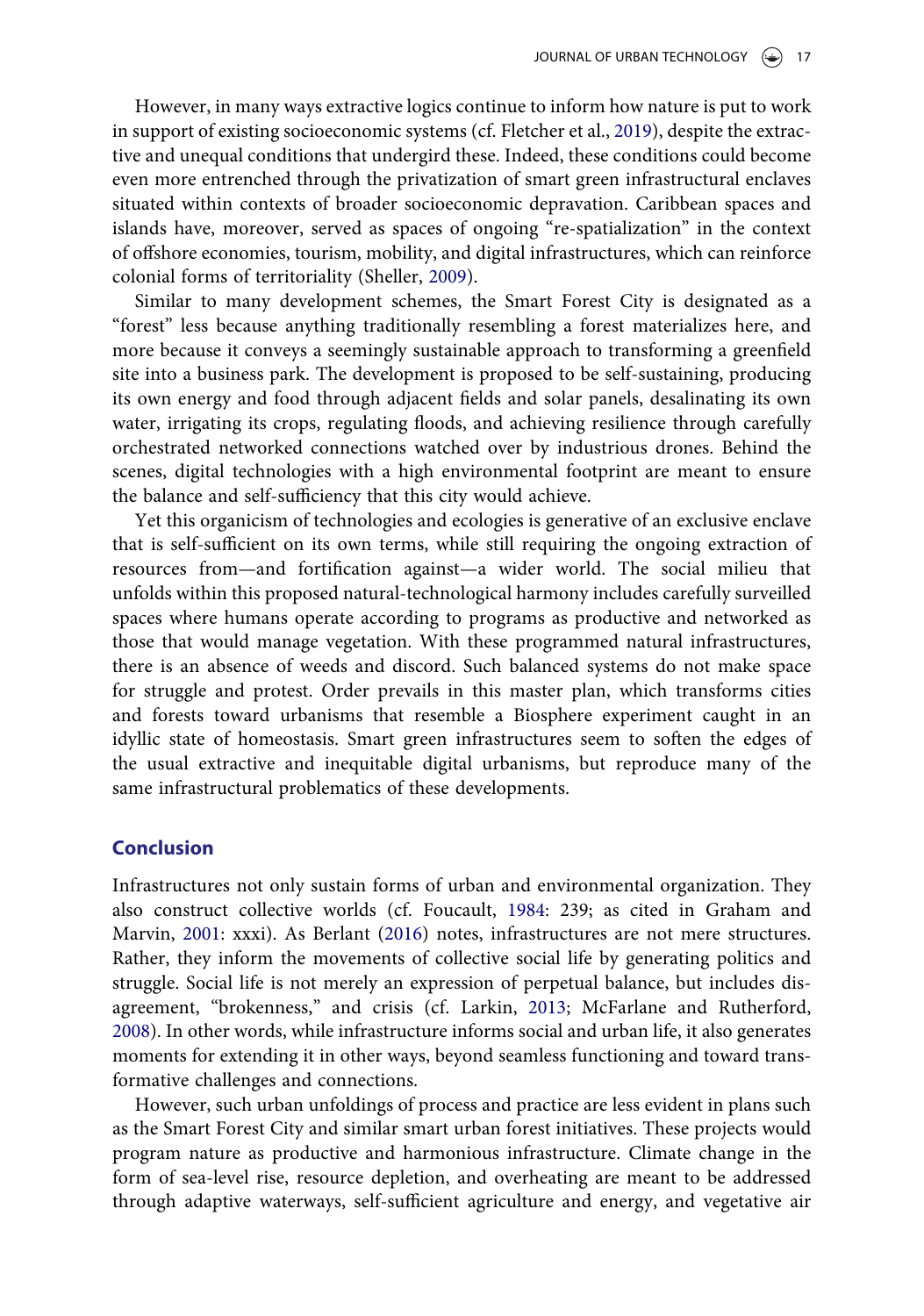18  $\bigodot$  J. GABRYS

conditioning that together create digital, green, and resilient urbanisms. Such infrastructural imaginings often elide the inequalities, political struggles, environmental crises, and extractive economies that undergird plans such as the Smart Forest City. These smart green infrastructures then run the risk of reproducing and amplifying environmental crises and injustice, rather than transforming them (cf. Masucci et al., [2020\)](#page-6-22).

<span id="page-5-5"></span><span id="page-5-4"></span>In this way, and following LaDuke and Cowen ([2020:](#page-6-23) 244), programmed green infrastructure projects force encounters with the "profoundly practical work of infrastructure." Such practical work could even break with the destructive qualities of what these authors refer to as"Wiindigo infrastructure,"which requires relentless extraction and inequality to realize its operative ideals. Instead, infrastructure as practice requires developing projects that would work toward "justice, decolonization, and planetary survival" as joined-up concerns (LaDuke and Cowen, [2020](#page-6-23): 245). These are "otherwise infrastructures," that recognize the work that infrastructures do to sustain social life. If urbanisms, more-thanhumans, democratic political life, and social justice are to converge in more generative ways, then infrastructures—grey, green, and otherwise—need to be engaged with as key sites and processes of transformation. The practical work of infrastructure could then be wrested from the property developer's portfolio and the architect's plan to become an ongoing collective project and political struggle for more livable urban worlds.

#### <span id="page-5-0"></span>**Notes**

- <span id="page-5-1"></span>1. Grupo Karim, "Smart Cities," [https://www.grupokarims.com/smart\\_cities.htm](https://www.grupokarims.com/smart_cities.htm)
- <span id="page-5-2"></span>2. Grupo Karim, "About Us," [https://www.grupokarims.com/about\\_us.htm](https://www.grupokarims.com/about_us.htm)
- 3. Stefano Boeri Architetti, "Smart Forest City Cancun," [https://www.stefanoboeriarchitetti.](https://www.stefanoboeriarchitetti.net/en/project/smart-forest-city-cancun/) [net/en/project/smart-forest-city-cancun/](https://www.stefanoboeriarchitetti.net/en/project/smart-forest-city-cancun/)
- <span id="page-5-3"></span>4. Design Boom, "Stefano Boeri plans Smart Forest City with more than 7 million plants in Cancun, Mexico," [https://www.designboom.com/architecture/stefano-boeri-smart-forest](https://www.designboom.com/architecture/stefano-boeri-smart-forest-city-cancun-mexico-10-30-2019/)[city-cancun-mexico-10-30-2019/](https://www.designboom.com/architecture/stefano-boeri-smart-forest-city-cancun-mexico-10-30-2019/)

#### Disclosure Statement

No potential conflict of interest was reported by the author.

#### Funding

This project has received funding from the European Research Council (ERC) under the European Union's Horizon 2020 research and innovation program [Grant agreement no. 866006].

#### Note on Contributor

Jennifer Gabrys is Chair in Media, Culture and Environment in the Department of Sociology at the University of Cambridge. She leads the Planetary Praxis research group and is Principal Investigator on the ERC-funded project, Smart Forests: Transforming Environments into Social-Political Technologies.

#### **ORCID**

Jennifer Gabrys <http://orcid.org/0000-0001-5545-2459>